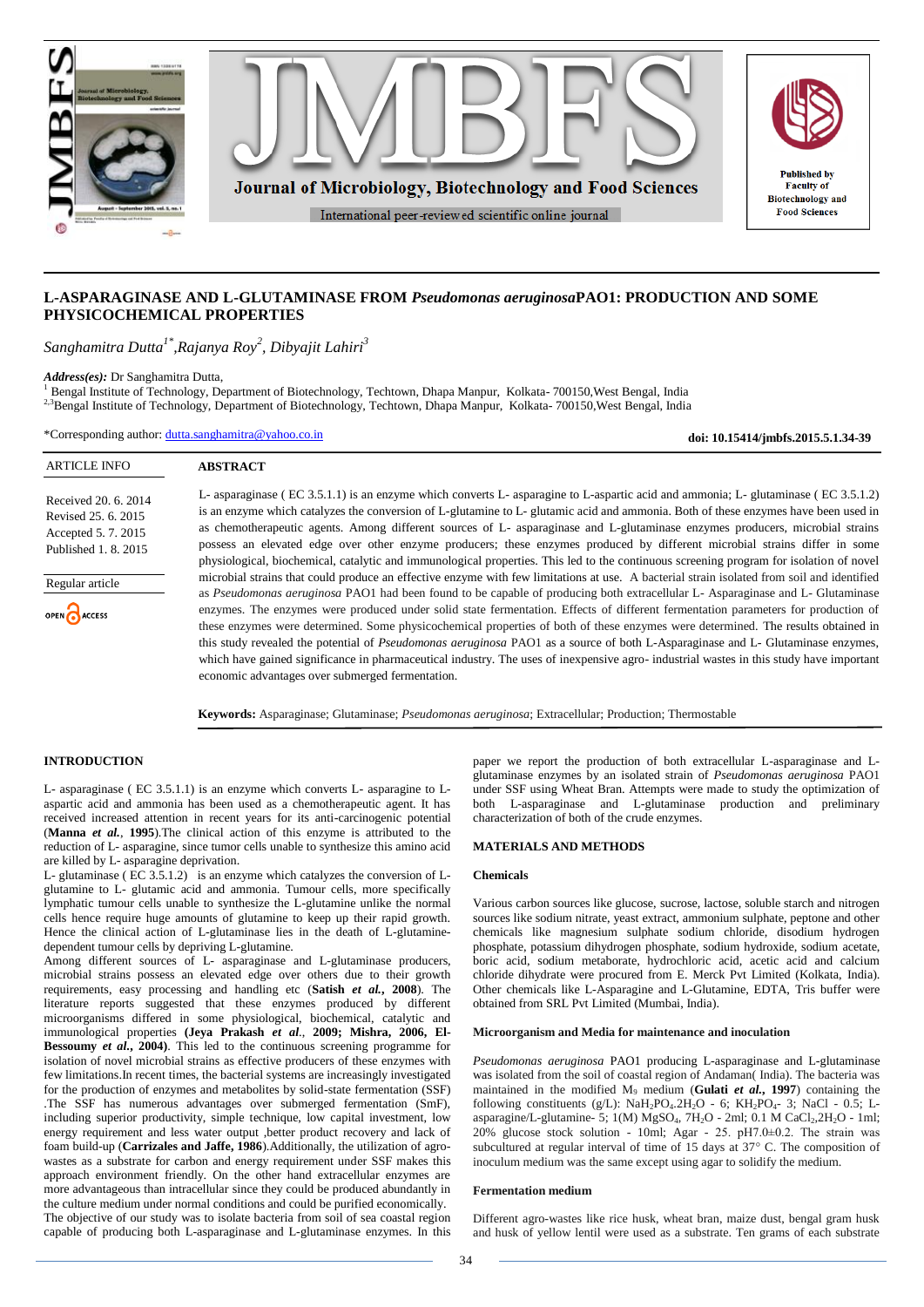was measured into 250ml Erlenmeyer flask into which a supplemental salt solution was added properly to get the desired moisture level. The salt solution was composed of  $Na<sub>2</sub>HPO<sub>4</sub>·2H<sub>2</sub>O - 6g/L$ ,  $KH<sub>2</sub>PO<sub>4</sub>·3g/L$ ,  $MgSO<sub>4</sub>·7H<sub>2</sub>O- 0.5 g/L$ and NaCl-0.5 g/L. L-asparagine /L-glutamine were supplemented to induce synthesis of enzymes L-asparaginase and L-glutaminase, respectively (**Gulati** *et al.***, 1997**).

### **Screening of Asparaginase/Glutaminase Producing Organism**

L-asparaginase and L-glutaminase producing bacteria (antifungal agents Fluconazole -75µg/ml was added to control fungal contamination) were isolated separately from soil using plate and dilution technique (**Salle, A. J., 1974**). Each isolate was tested for its extracellular L-asparaginase and L-glutaminase activity (**Hymavathi** *et al.***, 2009**).The L- asparagine/ L- glutamine containing media were supplemented with 0.135µl of 2.5 % of phenol red as an indicator. Two control plates were also prepared for both asparagine and glutamine – one was without dye while the other was without asparagine/ glutamine (using NaNO<sub>3</sub> as a nitrogen source). L-asparaginase and L-glutaminase activity was identified separately by formation of a pink zone around colonies. Zone diameters were measured after 24 h of incubation at 37°C. Based on the zone diameter colonies were picked up and broth studies were also carried out in order to compare the results obtained with the plate assay. Based on the zone diameter and broth studies a few colonies were selected and maintained on the asparagine / glutamine slants at 4°C.

### **Solid state fermentation and preparation of Crude Enzyme**

Inoculum was prepared by growing the organism in 50 ml medium in 250-ml Erlenmeyer flasks incubated at 37°C for 24 h in a rotary shaker (120 rpm).The sterilized fermentation media was inoculated with 2ml of inoculums, mixed thoroughly and incubated at 37°C for 4 days in a stationary condition. The recovery of crude L-asparaginase from the fermented material was done by simple extraction method. For this, the fermented substrate was mixed thoroughly with 50 ml of 0.1 M Tris-HCl buffer (pH 7.2) and the contents were agitated for 1 h at room temperature in a rotary shaker at 150 rpm. At the end of extraction, the liquid was filtered off through Whatman No. 1 filter paper and the final volume

**Table 1** Taxonomical characteristics of the selected strain ANG2

was made upto 50 ml, then the resulting clear filtrate was used for L-asparaginase / L-glutaminase assay.

#### **Assay Method**

Extracellular L- asparaginase / L- glutaminase activity was determined using Lasparagine / L-glutamine as a substrate and the product, ammonia, released during the catalysis was measured by using Nesseler's reagent (**Imada** *et al.* **,1973**).One unit of enzyme activity was defined as the amount of enzyme that liberates 1 µmol of ammonia under standard assay conditions.

# **RESULTS AND DISCUSSION**

### **Screening of L-asparaginase/L-glutaminase Producing Organism**

Fifteen strains having extracellular L-glutaminase and twelve strains having Lasparaginase activity were isolated from soil. Among these one isolate (ANG2) was selected for further studies as it showed the highest L-glutaminase activity (activity 191±1.02 IU/ml).The organism ANG2 was allowed to grow in Lasparagine slant in an attempt to test whether it has any L-asparaginase activity or not and after that it's extracellular L- asparaginase activity was examined. The isolate ANG2 was also found to be a good producer of L-asparaginase enzyme and in fact the one with highest L-asparaginase activity (activity 170.33±1.05 IU/ml) among the L-asparaginase producing strains. Hence the isolate ANG2 was taken for further studies as it showed the highest activities for both Lasparaginase and L-glutaminase enzymes.

## **Taxonomical Studies**

The organism was identified on the basis of cultural and biochemical characteristics (Tab 1) following Bergey's Manual of Determinative Bacteriology (Holt et al, 1995). 16S rRNA sequence analysis was done by GCC Biotech, India and The Phylogenic tree is shown in figure 1. On the basis of 16S rRNA sequence analysis, figure 1, the isolate ANG2 has been identified as *Pseudomonas aeruginosa* PAO1 strain.

|                                                 |                                              |                                              | <b>PARAMETERS</b>    |                                                                                                       | <b>CHARACTERISTICS</b> |
|-------------------------------------------------|----------------------------------------------|----------------------------------------------|----------------------|-------------------------------------------------------------------------------------------------------|------------------------|
| <b>CULTURAL</b><br>A)<br><b>CHARACTERISTICS</b> |                                              | Morphology                                   |                      | Coccus occurring singly or in pairs, Non-<br>motile                                                   |                        |
|                                                 |                                              | <b>Staining Characteristics</b>              |                      | Gram negative, Endospore formation                                                                    |                        |
| B)                                              | <b>CULTURAL</b><br><b>CHARACTERISTICS</b>    | Nutrient Broth (Stationary Condition) 48 hrs |                      | Moderate Growth, Flocculant<br>Sedimentation, No ring and pellicle<br>formation                       |                        |
|                                                 |                                              | Nutrient Broth (Shaking Condition) 48 hrs    |                      | Turbidity, Abundant Growth, No ring<br>and pellicle formtion, Bluish green<br>colour of growth medium |                        |
| $\mathcal{C}$                                   | PHYSICO-CHEMICAL<br><b>CHARACTERISTICS</b>   | Growth at different Temperature              |                      | $45^{\circ}$ C – Moderate<br>$30^{\circ}$ C - Abundant<br>$10^{\circ}$ C – Scanty                     |                        |
|                                                 |                                              | Growth at different pH                       |                      | $5.4 -$ Scanty<br>$6.8 -$ Abundant<br>$-$ Scanty<br>9.6                                               |                        |
|                                                 | <b>BIOCHEMICAL</b><br><b>CHARACTERISTICS</b> | NH <sub>3</sub> from Arginine                |                      | $^{+}$                                                                                                |                        |
|                                                 |                                              | <b>Catalase Test</b>                         |                      | $+$                                                                                                   |                        |
|                                                 |                                              | Carbohydrate Fermentation                    |                      |                                                                                                       |                        |
|                                                 |                                              |                                              | Carbohydrate Source  | Acid formation                                                                                        | Gas formation          |
| D)                                              |                                              | 1)                                           | Sucrose              | $^{+}$                                                                                                |                        |
|                                                 |                                              | 2)<br>3)                                     | Dextrose<br>Mannitol | $^{+}$                                                                                                |                        |
|                                                 |                                              | 4)                                           | Lactose              | $^+$<br>$+$                                                                                           |                        |
|                                                 |                                              |                                              |                      |                                                                                                       |                        |
|                                                 |                                              | 5)                                           | Starch               | $^{+}$                                                                                                |                        |
|                                                 |                                              | <b>Indole Synthesis</b>                      |                      |                                                                                                       |                        |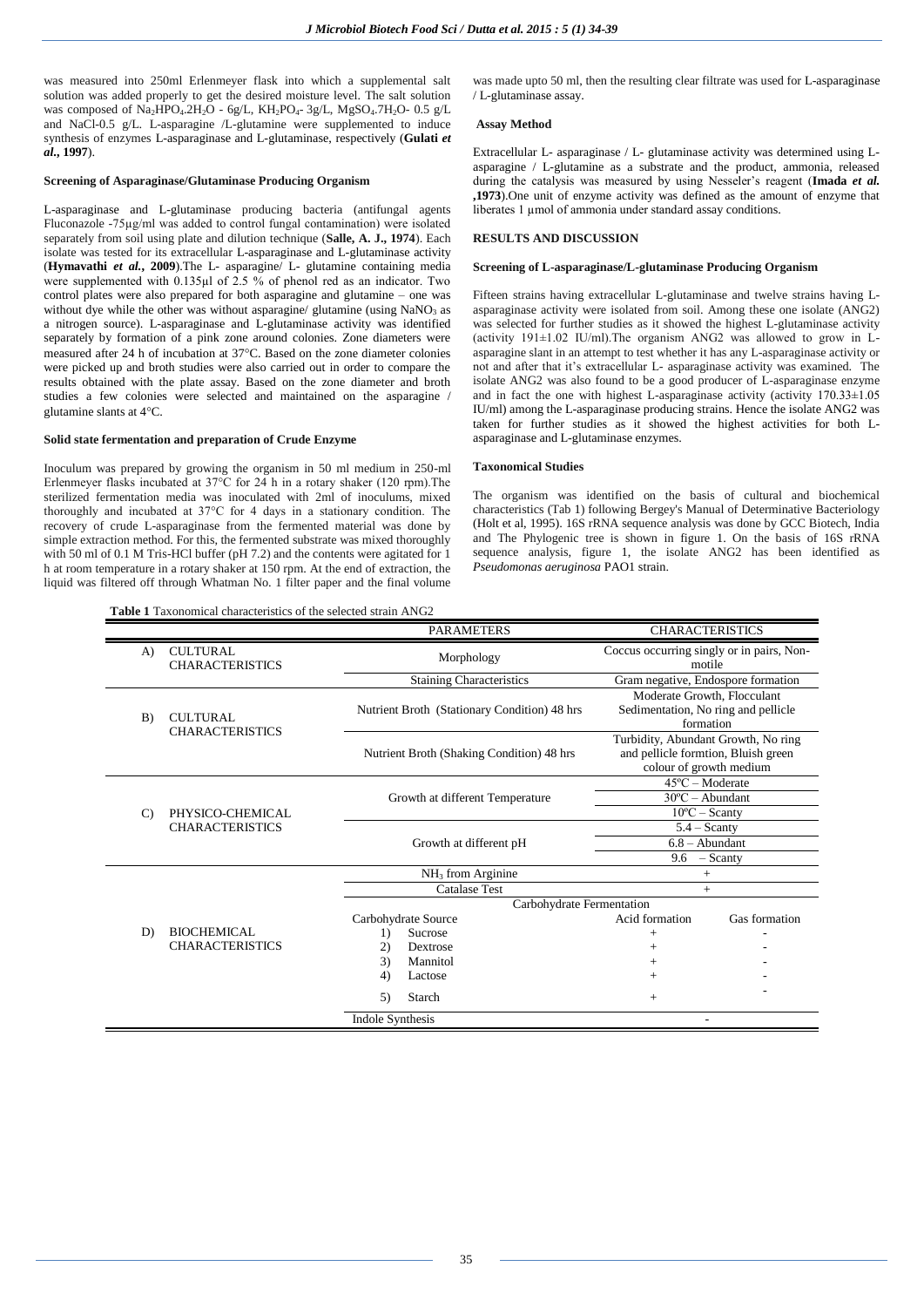

**Figure 1** Phylogenic Tree

### **Fermentative Parameters for the Production of L-asparaginase and Lglutaminase**

### Evaluation of different agro-residual substrates for L-asparaginase and Lglutaminase production.

The screening of the best agro-waste as a substrate for maximum enzyme production in SSF process mainly depends on its easier degradation into nutrients and uptake by the bacteria to synthesize the targeted metabolite, its cost effectiveness and availability in nature. The present study revealed that production of extracellular L- asparaginase and L- glutaminase varied with the type agro-residual substrates. Maximal production of both enzymes by *Pseudomonas aeruginosa* PAO1was observed in the medium with wheat bran (170.33±1.05 IU/ml for L-asparaginase and 191±1.02 IU/ml for L-glutaminase) (figure 2). Wheat bran contains approximately 18% protein, 5% fat and 62% carbohydrate (**Madruga, and Camara, 2000**)) and is rather complete source of nutrients for microorganisms (**Elliah et** *al.***, 2004; Beg** *et al.***, 2000**).



**Figure 2** Evaluation of different agro-residual substrates for L-asparaginase/L-glutaminase production

## **Effect of fermentation time**

Production of both extracellular L-asparaginase and L-glutaminase by *Pseudomonas aeruginosa* PAO1 were low initially and increased over time up to 96 h and then decreased. Upto 96h, the enzyme might be excreted in the fermentation medium due to lysis of the cell thus causing increase in extracellular enzyme production, figure 3.

#### **Effect of moisture content**

Moisture content is one of the most significant factors under SSF using a specific substrate as it plays a key role in microbial growth and enzyme production. A maximum production of L-asparaginase (242±0.42IU/ml) and L-glutaminase  $(269.67\pm 0.69$  IU/ml) was observed at 90% moisture level, figure 4. A linear correlation between moisture content was observed until 90% and the enzyme activity declined sharply at further increase in moisture content.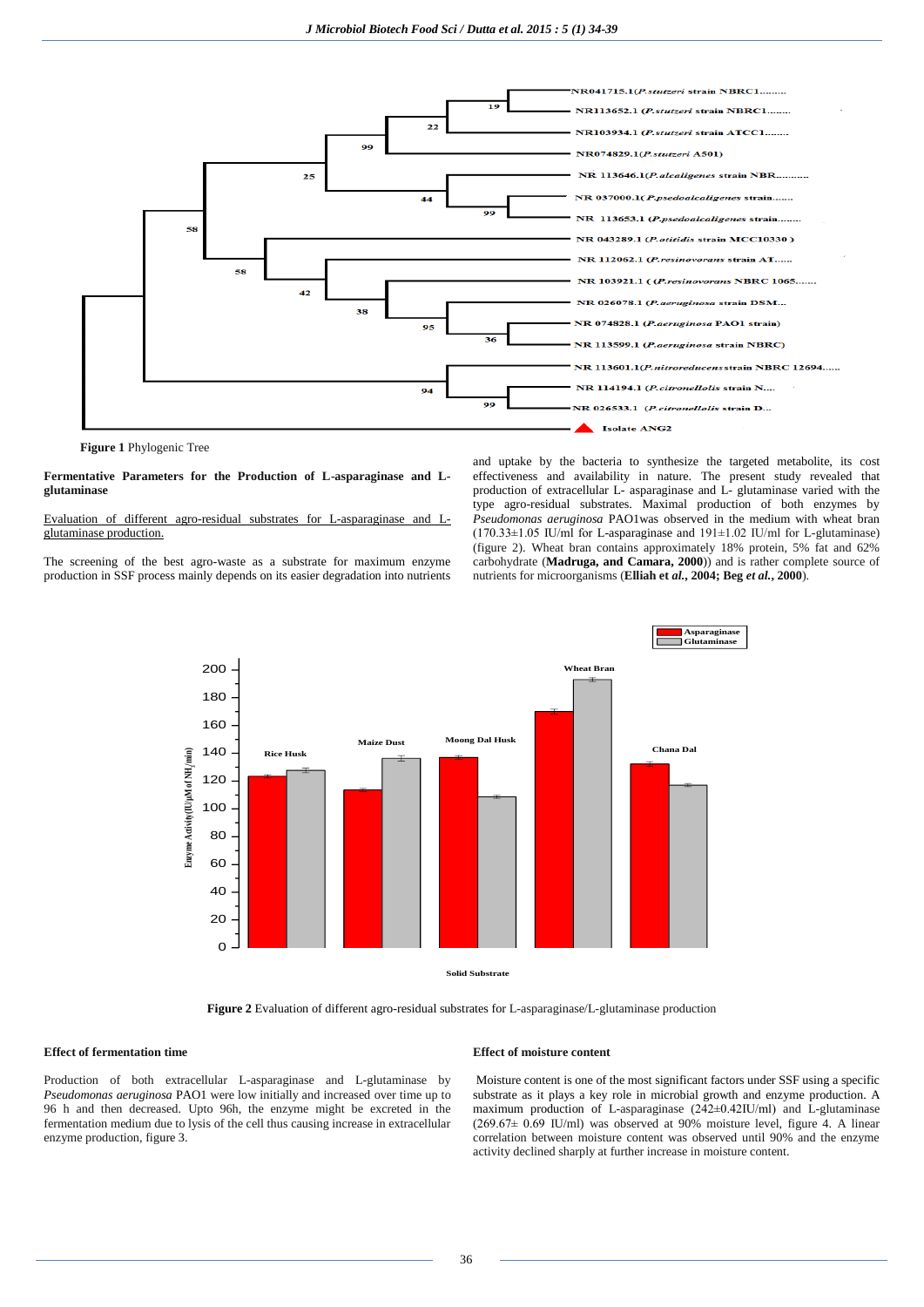

**Figure 3** Effect of fermentation time on enzyme production



**Figure 4** Effect of moisture content (%) on enzyme production



Influence of initial pH of the fermentation medium on the production of Lasparaginase and L-glutaminase production by *Pseudomonas aeruginosa* PAO1 was studied over pH values 5.0–9.0. The experiment could not be conducted below pH value 5.0 or above 9.0 due to inhibition of growth of the microorganism. Maximum production of both the enzymes was revealed when the initial pH of the production medium was adjusted to 7.0. Fermentation was carried out at different temperatures (from 30–40°C) and pH 7.0. There was a sharp rise in enzyme production with increase in temperature up to 37°C (Fig. 5).



Effect of carbon and nitrogen sources on enzyme production

In order to scrutinize the optimum carbon and nitrogen sources various carbon source like glucose, sucrose, lactose, soluble starch and nitrogen sources like ammonium sulphate, sodium nitrate, peptone and yeast extract were used as supplements separately (1% w/w) with wheat bran .But no such significant increase or decrease in enzyme activity observed for both the enzymes with such **Asparaginase Glutaminase** supplementations (Tab 2).

**Table 2** Effect of carbon and nitrogen source on enzyme production

| Carbon Source (1%)      | L-Asparaginase activity<br>(IU/ml) | L-Glutaminase<br>activity (IU/ml) |  |
|-------------------------|------------------------------------|-----------------------------------|--|
| Control                 | 242.48±4.84                        | $269.67\pm5.39$                   |  |
| Glucose                 | $243.65\pm0.65$                    | $267.34\pm1.76$                   |  |
| Sucrose                 | $241.67\pm0.83$                    | $269.34\pm2.34$                   |  |
| Lactose                 | $239.56 \pm 2.43$                  | $268.11\pm0.06$                   |  |
| Starch                  | $240.43 \pm 1.56$                  | $265.45 \pm 3.45$                 |  |
|                         |                                    |                                   |  |
| Nitrogen source $(1\%)$ | L-Asparaginase activity<br>(IU/ml) | L-Glutaminase<br>activity (IU/ml) |  |
| Control                 | 242.48±4.84                        | $269.67 \pm 5.39$                 |  |
| Ammonium sulphate       | 244.56±0.56                        | $271.34 \pm 1.47$                 |  |
| Sodium nitrate          | 241.78±0.45                        | $267.54 \pm 2.34$                 |  |
| Yeast extract           | $240.24\pm3.42$                    | $266.45 \pm 3.28$                 |  |

**Physico-Chemical Properties of the Crude L-asparaginase and Lglutaminase**

## Study of kinetic parameters

L-asparaginase and L-glutaminase produced by *Pseudomonas aeruginosa* PAO1 exhibited hyperbolic response with increasing concentration of L -asparagine and L- glutamine (0.01, 0.02, 0.03, 0.04, 0.05, 0.06 M), the assay substrates for the enzymes, respectively, figure 6. The  $K_m$  and  $V_{max}$  calculated for L-asparaginase are  $6.62 \times 10^{-2}$ M and  $242$ mM/min/ml and those for L-glutaminase are  $7.3 \times 10^{-2}$ M and 269 mM/min/ml respectively. The low  $K<sub>m</sub>$  for both the enzymes suggests that they have high affinity for their respective substrates.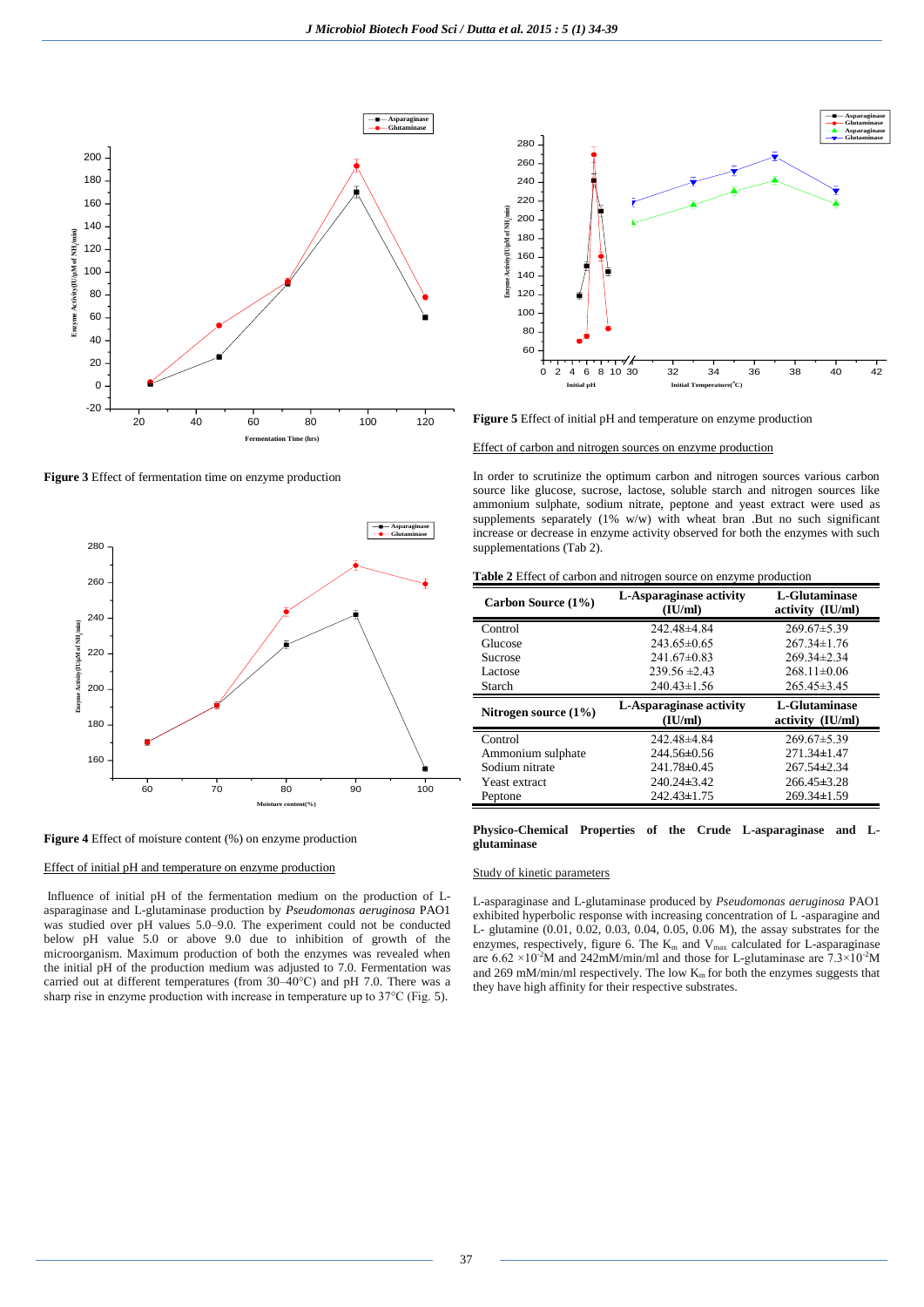

**Figure 6** Effect of substrate concentration on enzyme activity

#### Effect of pH on enzyme activity and stability

Effect of pH on activities of L-asparaginase and L- glutaminase produced by *Pseudomonas aeruginosa* PAO1 were studied over a pH range 5-10 using Acetate buffer (pH 5-6), Tris- HCl buffer (pH 7.2-7.8), Borate buffer (pH 8-10), figure 7. Maximum L-asparaginase activity was observed at pH5.5 (242.34 **±**2.34IU/ml),unlike majority of asparaginase reported earlier having alkaine pH optima (**El-Bessoumy** *et al.***, 2004; Liboshi** *et al.***, 1999; Balcao** *et al.,* **2001**); further increase in pH decreased the enzyme activity .L-glutaminase activity revealed pH maxima at 7.6 (267.56**±**2.54IU/ml) like most microbial glutaminases having alkaline pH optima (pH 7.0-9.0) (**Nandakumar** *et al* , **2003;Wakayama**  *et al* **, 2005**).pH stability of enzymes was detected after incubation in the pH range (5-10) for 1 hr at the room temperature . The stability of enzymes showed similar trend like their activity with slightly diminished values, figure7.

## Effect of temperature on enzyme activity

Extracellular *Pseudomonas aeruginosa* PAO1 L-asparaginase and L-glutaminase activities increased progressively with increase of temperature from 30–60°C, figure 8. The maximal activity for both L-asparaginase  $(267.6\pm1.2 \text{ IU/ml})$  and L-<br>glutaminase  $(306.54\pm3.57 \text{ IU/ml})$  was observed at  $(306.54±3.57$  IU/ml) was observed at 50°C.Glutaminase activity from *Aspergillus sojae* also showed its optimum temperature at 50°C(**Ito** *et al.***,2013**). Thermostability of L-asparaginase produced by *Pseudomonas aeruginosa* PAO1 was examined by incubating the enzyme at different temperatures (30-60 $^{\circ}$ C) for 1 h at pH 5.5, while thermostabilty of L-glutaminase was observed at the same temperature range for 1 h at pH 7.6, figure 8. It was revealed that even after incubating at 50°C for 1 h, L- asperaginase and L-glutaminase retained 98.12% and 87.87% of the activity, respectively, but the enzyme activity decreased sharply with further increase of temperature .



**Figure 7** Optimum pH and pH stability of the crude asparaginase and glutaminase enzyme



**Figure 8** Optimum temperature and thermostability of the crude asparaginase and glutaminase enzyme

#### **CONCLUSION**

The study has been taken up with a view of exploring the possibilities of using *Pseudomonas aeruginosa* PAO1 as microbial source for the production of Lasparaginase and L- glutaminase enzymes, which have gained significance in pharmaceutical industry. The results obtained in this study revealed the potential of *Pseudomonas aeruginosa* as a source of both L-asparaginase and Lglutaminase enzymes, as both of these enzymes were found thermostable, with very low  $K_m$  values. The use of inexpensive agro- industrial wastes for the production of enzymes has important economic advantages over submerged fermentation. Future work should involve purification of both of these enzymes to homogeneity and study of their antitumor activity on different human cell lines.

**Acknowledgement:** We thank Techno India Authority for extending financial support to carry out the project.

### **REFERENCES**

BALCAO, V. M., MATEO, C., FERNANDEZ, L., LAFUENTE , R.; MALCOTA, F. X., Guisan, J.M.2001.Structural and functional stabilization of Lasparaginase via subunit: Immobilization on to highly activated supports. *Biotechnol. Prog.* 17, 537-542. http://dx.doi.org/10.1021/bp000163 BEG, Q.K., BHOSAN, B., KAPOOR, M., HOONDAL, G. S. 2000. Enhanced production of thermostable xylanase from *Streptomyces sp.* Qg11-3and its